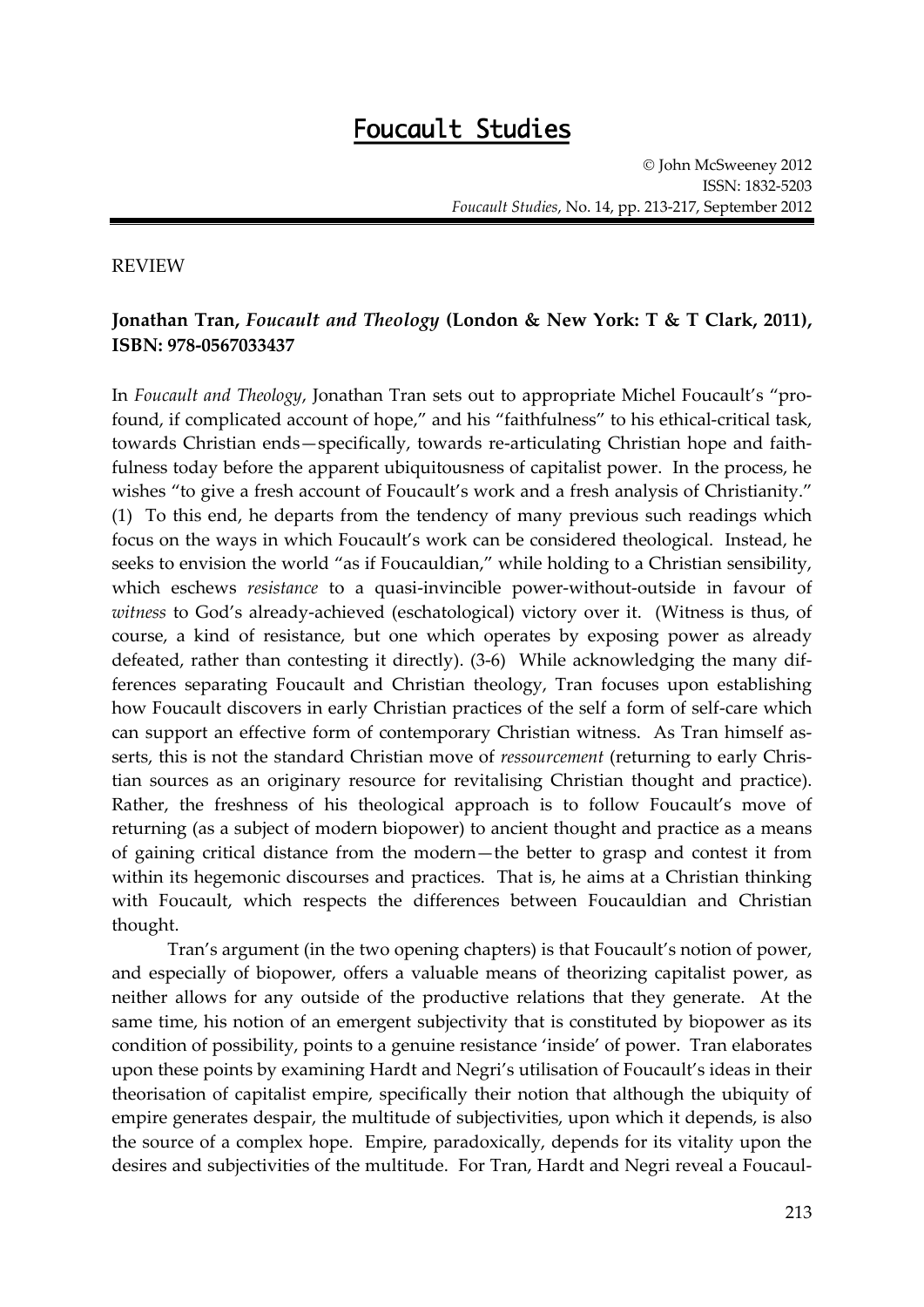dian horizontal transcendence governed not by teleology, but by the historical dynamism of multiple biopolitical subjectivities.

To link these ideas to Christian self-care and Christian witness, Tran turns indirectly, in Chapter 3, to Foucault's own practice of the self by considering the adequacy of the conception of the relation of his life and work, in his biographies to date. He follows David Halperin in critiquing Didier Eribon's biography for failing to link Foucault's thought to his life sufficiently and, especially, James Miller's biography for reductively treating Foucault's thought as a function of one aspect of his life (his sex). <sup>1</sup> Tran criticises Halperin, however, for attempting to assert the truth of Foucault's life and thought against these approaches, rather than allowing them–in what he claims is a more Foucauldian fashion–to speak for themselves beyond paradigms of truth-telling. Tran finds a parallel here with Christian practice, which is often unconcerned with establishing the truth of its stance than with witnessing to that which is believed in. (89) From this analysis of Foucault's 'witness,' Tran turns explicitly to his analysis of care of the self and especially its Christian forms.

The fourth chapter offers an outline of Foucault's notion of care of the self against the backdrop of Heideggerian *Sorge*. In particular, Tran argues that Foucault contrasts Christian self-sacrifice as a form of ethical self-care, with the modern attempt to found the self on positive knowledge of the self, affirmed only in negation by Christianity, and that he was fascinated with the alternative subjective possibilities Christian self-sacrifice opened up. Tran's analysis becomes particularly interesting when he brings the notion of the ubiquity of power to bear on asceticism and martyrdom, conceived of as practices of self-care—extending Foucault's analysis in novel ways. (112ff.) As power is ubiquitous, the acts of ascetic and the martyr are, he argues, acts of power against power—a making visible of the limits of power. The martyr's act is not one of mere resignation before the power of the tyrant, but an exercise of power that demonstrates the limits of the latter's power to compel submission. While such actions are underwritten by Christological claims (participation in the sufferings of Christ, is also a participation in his victory), Tran argues that they are also perfectly thinkable within Foucault's framework of power. Interesting here is the further notion that because Christianity sees its victory as eschatological, it sees "no *other* place for the expression of Christian faith" (123)—that is to say, because victory is not to be achieved in worldly politics or liberation, it does not seek to remove itself from the everyday world dominated by power, or to build an alternative life outside of it. Rather, its witness can be fully incarnated in this world without, he suggests, the Platonic anxiety about the adequacy of the sensible world, or without resorting to hegemonic power—the evidence of the history of Christianity notwithstanding. Moreover, in this regard, the Christian subject is not at a remove from the world, not a "pure indeterminacy," but a subject thoroughly constituted within and against worldly relations of power. (123) What emerges from this analysis is a novel outline of a contemporary, distinctively Christian practice of care of the self, which suggests something of the specific resources of the Christian nexus of eschatology and

1

<sup>1</sup> David M. Halperin, *Saint Foucault: Towards A Gay Hagiography* (Oxford and New York: Oxford University Press, 1995), 126ff.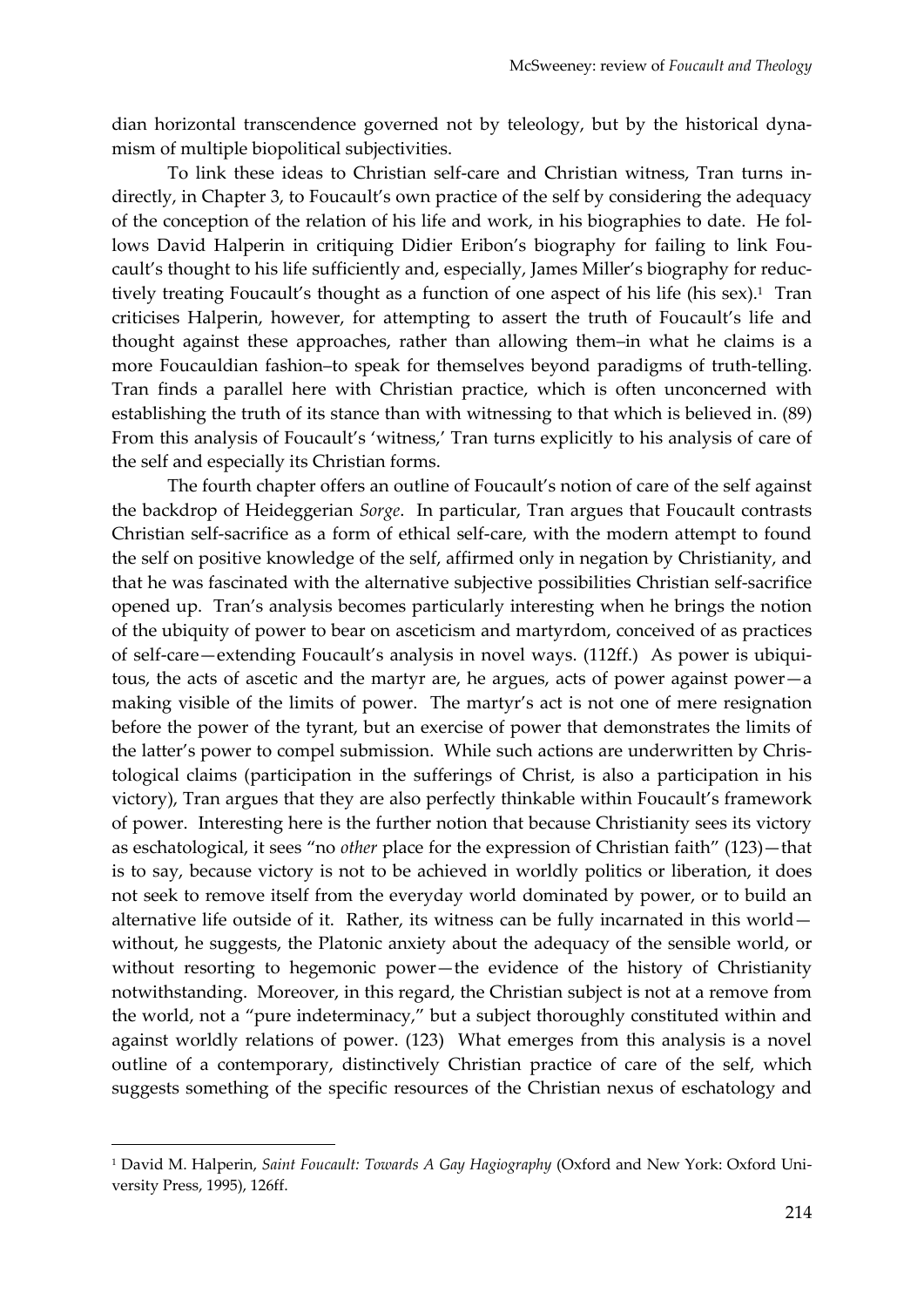1

incarnation to counter capitalist power, beyond Foucault's narrower concern with the genealogical contribution of Christianity to modern subjectivity.

The final chapter is a case-study of the power of a Christian ethics of self-care, applied to the question of eating animals, which I will not consider in detail, but which is an interesting argument in its own right, and offers further interesting comments on how the Christian Eucharist might inform subjective practice. (153-59) In what follows, I will instead seek to offer a degree of assessment of the main thrust of Tran's argument.

First of all, *Foucault and Theology* is undoubtedly a valuable contribution to the growing body of work on the relation of Foucault and Christianity. Tran has succeeded in offering a fresh reading of Foucauldian power, noteworthy both for the fluency of its articulation and its thoroughgoing integration of Foucault's elaboration of biopower and governmentality in his *Collège de France* lecture courses of the late 1970s. He has also shown clearly how care of the self is a direct ethical-political response to challenges raised by Foucault's analyses of biopower (where all too often his work on the self is still taken as a withdrawal from questions of power.)<sup>2</sup> As indicated above, Tran also has gone some way to elaborating, upon Foucault's narrower genealogical concerns, the distinctive dynamics of a Christian care of the self, framed by eschatological victory, incarnation, and witness, and linked to practices of asceticism and martyrdom. There would appear to be considerable scope for building on the initial important steps that Tran has taken in this direction. (Tran's primary focus on Foucault's work means that his elaborations of elements of a contemporary Christian self-care are generally compact.)

Nevertheless, the argument of this book is not without significant tensions. The key issue, perhaps, is that although Tran aims to avoid looking for ways in which Foucault's thought may be considered to be theological, his philosophical portrait of Foucault is one which ultimately dovetails closely with his own theological vision, requiring interpretations of aspects of his thought that are difficult to sustain. Not least, Tran tends to overstate the undoubtedly real importance of Christian practices of the self to Foucault and to simplify his, at best, ambivalent attitude to them. For instance, he offers the questionable contention that Foucault "only went through the Greeks and the Romans to get to the Christians," (95) with other comments leaving the reader with the impression that Foucault's main analysis of practices of the self lay with the Christians rather than the Greeks and Romans, with the former more important. Certainly, Tran rightly stresses Foucault's fascination with Christian self-sacrifice in its opposition to the modern subject of self-knowledge, but without attending to Foucault's unease with dimensions of Christian forms of confession of the flesh, and especially their continuities with modern forms of confession of the self.<sup>3</sup> Neither does Tran pay significant attention to Foucault's discovery of a distinctive Greek conception of self-care, irreducible to later Christian conceptions, nor to his embrace of this aesthetics of the self over

<sup>&</sup>lt;sup>2</sup> Slavoj Žižek is perhaps the most prominent proponent of this view. See, for example, Slavoj Žižek, *The Ticklish Subject: The Absent Centre of Political Ontology* (New York and London: Verso, 1999), 252.

<sup>&</sup>lt;sup>3</sup> See, for example, Michel Foucault, "About the Beginnings of the Hermeneutics of the Self," in Jeremy Carrette, ed., *Michel Foucault: Religion and Culture* (New York and London: Routledge, 1999), 180-181.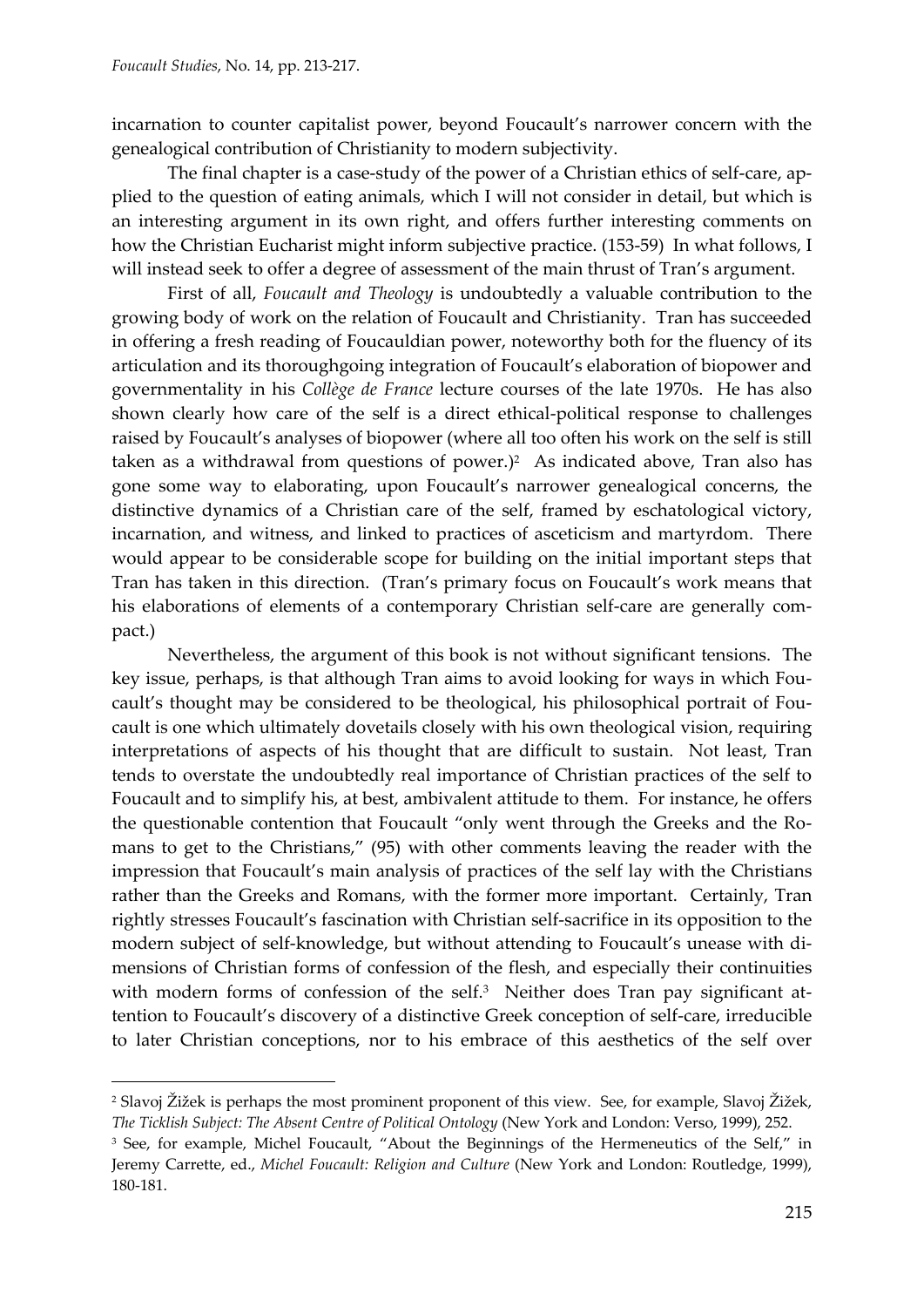Christian self-sacrifice in constructing his ethics. 4 (Some of Tran's readings appear to better reflect Foucault's position circa 1980-81.)

Moreover, Tran's reading of Foucauldian power via Hardt and Negri tends to erode Foucault's distinctive conception of the historical space of politics in a way that minimises tensions between Foucault's practice and Christian witness to a transhistorical victory over power. The problem is that Hardt and Negri tend to read hegemonic *(bio)pouvoir* and subjective *puissance* as bound together in a single, quasi-totalised movement of empire, whereas Foucault's later elaboration of biopower and subjectivation tends to historicise and delimit capitalist power. Contra Tran's reading, the later Foucault holds that if power is everywhere, hegemonic power is not necessarily so (infinite reach does not imply absolute control, and power as such cannot straightforwardly be a model for capitalist power) and subjective *puissances* are not necessarily bound up with the movement of *pouvoir*. By reading Foucault through Hardt and Negri, the tension between Foucault's concern with historical possibility and Tran's emphasis upon transhistorical victory is obscured. (Not least, the Foucauldian question arises as to whether witness to transhistorical victory can be adequate to a given context, if historical possibilities of contesting power exist. It is not that the question need necessarily be answered in favour of Foucault, but it is important that the question be allowed its full weight and significance. Equally, Foucault would undoubtedly seek to complicate significantly Tran's interesting notion that transhistorical victory over power supports an 'incarnational' subjectivity.)

A similar tension arises in relation to Tran's conception of the witness of Foucault's life and thought. For this account leaves out of the equation the later Foucault's growing concern to articulate the relation of his life and intellectual practice to *truth*, and to establish the status of both as forms of truth-telling. Again, Tran's reading tends to underestimate the significance, for Foucault, of the difference between a historical and transcendent conception of truth. None of this is to devalue Tran's effort to think Christian witness within a world of Foucauldian power. The point rather is that, in spite of his intentions he has tended to construct a theologically-compatible Foucault, rather than giving full weight to the complex distances that separates Foucault and Christianity and full force to the mutual contestation of Christian and Foucauldian worldviews. While Tran is correct that Foucault and Christians might find themselves sharing concerns about capitalist power, the deeper point is that the issues which separate them are frequently crucial in contemporary continental debates about the possibility of politics, suffused as they are with questions of messianicity, grace, etc., and their materialist or theological connotations.<sup>5</sup>

1

<sup>4</sup> If the trajectory of Foucault's later work is complex, it nonetheless is characterised by a broad shift from the view that the Christian practices incorporate all that is significant in ancient practices of the self (a view held in the period 1980-81 approximately) to the view that earlier Greek practices of the self supported an aesthetics of the self significantly different from the Christian confession of the flesh (a view held from 1982 onwards) See Frédéric Gros, "Course Context" in Michel Foucault, *The Hermeneutics of the Subject: Lectures at the Collège de France, 1981-*82 (Hampshire: Palgrave Macmillan, 2005), 508ff.

<sup>5</sup> Such questions permeate the efforts of thinkers such as Slavoj Žižek, Alain Badiou, and Giorgio Agamben to re-vitalise the notion of the political.